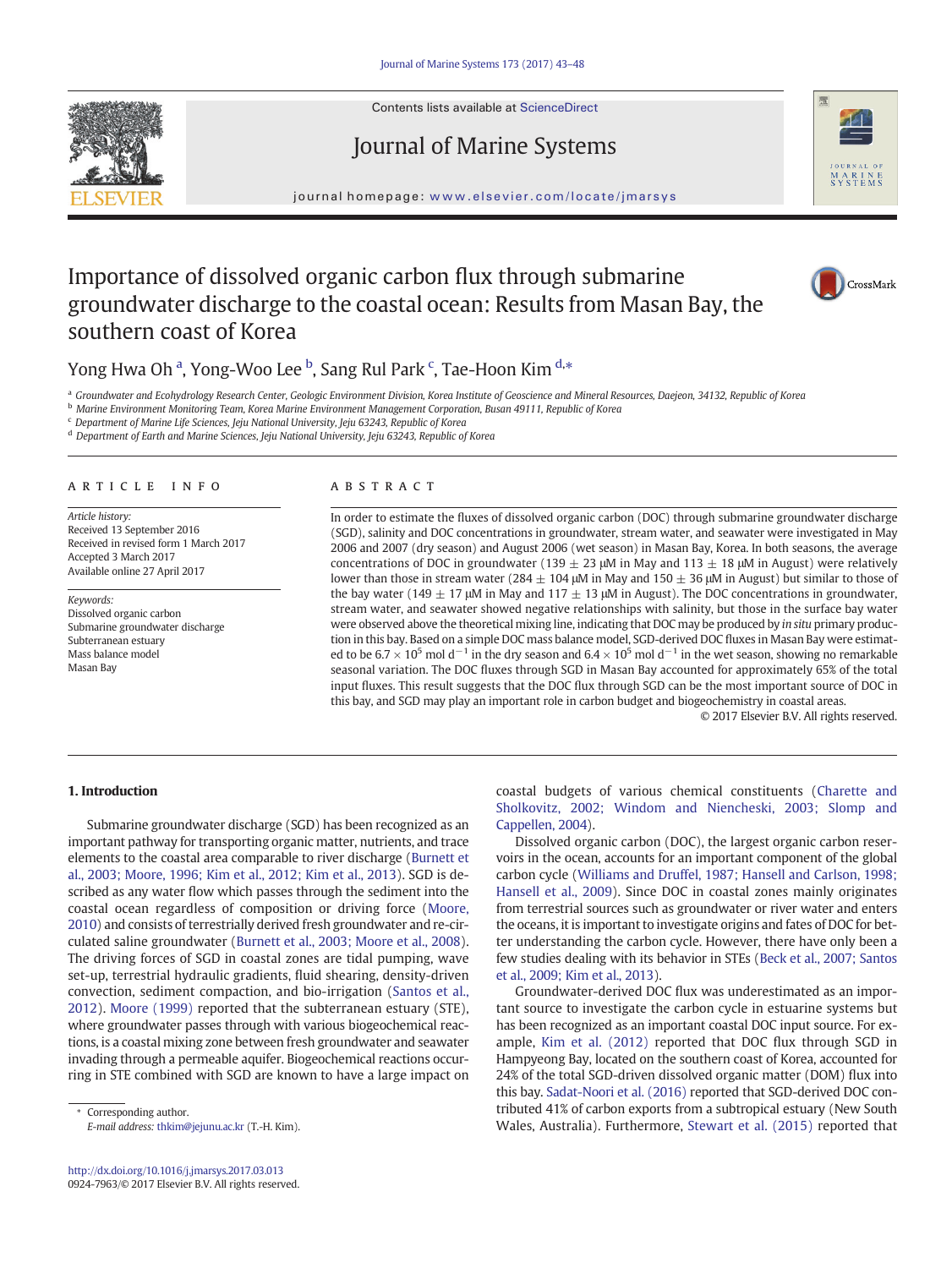SGD-derived DOC flux was equivalent to ~38 times the annual delivery via all rivers into Moreton Bay (Queensland, Australia), suggesting that SGD is a major component of hydrological and biogeochemical cycles in the bay. However, the behavior and cycling of DOC in STE were not fully explored, as behavior of DOC shows a large difference in various environments depending on hydrological and climatic conditions.

Masan Bay (Gyeongsangnam-do, Korea) has suffered from domestic and industrial effluents and SGD, resulting in complicated problems including outbreaks of harmful algal blooms [\(Lim et al., 2006; Kim et al.,](#page-5-0) [2007; Lee et al., 2009\)](#page-5-0). [Lee et al. \(2009\)](#page-5-0) reported that SGD could play an important role in sources of nutrients and factors controlling the outbreak of phytoplankton blooms, resulting from proportions of dissolved inorganic nitrogen (42–45%) and phosphorus (42–51%) through SGD of the total fluxes in Masan Bay. However, very limited investigation has been conducted on the DOC behavior in STE and SGD-derived DOC flux in this bay. Therefore, the aims of this study were (1) to investigate DOC distribution in different types of water samples (seawater, groundwater, and bay water) in Masan Bay where the discharge of groundwater is an order of magnitude higher than the discharge of stream water and (2) to estimate SGD-derived DOC flux using a mass balance model in different climatic and hydrological conditions (dry and wet seasons).

#### 2. Materials and methods

#### 2.1. Study area

Masan Bay, located on the southeast coast of Korea, is surrounded by industrial complexes and megacities and is semi-enclosed. The previous studies reported that Masan bay was one of the most contaminated regions in Korea due to sewage and wastewater discharged into the bay ([Li et al., 2008; Choi et al., 2009\)](#page-5-0). The annual precipitation of this region is 1560 mm. Three streams (Nam, Changwon, and Samho streams) enter the bay, with a large seasonal variation due to a monsoon climate [\(KIOST, 2002\)](#page-5-0). The surface sediment of this bay consists mainly of silt and clay  $(>90%)$  with small portion of sand [\(Woo et al., 2003](#page-5-0)). There are two wastewater treatment plants which treat about 370,000 ton/day and discharge the effluents into Masan Bay ([MOE, 2012\)](#page-5-0).

### 2.2. Sampling

Stream water, groundwater, and seawater samples were collected in May and August 2006 and May 2007 in Masan Bay for the analyses of DOC (Fig. 1). Stream water samples ( $n = 2$  in May and  $n = 3$  in August) were obtained using a submersible pump (a flow rate of 15– 20 L min<sup>-1</sup>). The groundwater samples ( $n = 20$  in May and  $n = 7$  in August) were collected from various shallow  $(< 0.5$  m) and deeper (<10 m) wells from the shore (<20 m). Bay water ( $n = 11$  in May and  $n = 10$  in August) and seawater ( $n = 1$  in May and August) samples were obtained from the surface  $(-1 \text{ m}$  below the surface) using a submersible pump on shipboard. Samples for the analyses of DOC were filtered using Whatman GF/F filters (0.7 μm) and stored in fire-sealed glass ampoules after acidifying the samples to pH 2 using 6 M HCl. All filters and ampoules were pre-combusted at 500 °C for 5 h [\(Kim and](#page-5-0) [Kim, 2010](#page-5-0)). Groundwater level, precipitation rate, and stream water discharge rate were obtained from National Groundwater Information Center ([www.gims.go.kr](http://www.gims.go.kr)), Korea Meteorological Administration [\(www.kma.go.kr](http://www.kma.go.kr)), and the previous study [\(Lee et al., 2009](#page-5-0)), respectively.



Fig. 1. A map showing groundwater and seawater sampling stations for dissolved organic carbon (DOC) in Masan Bay. Circle, square, and triangle represent sampling stations for seawater, groundwater, and stream water in the bay, respectively.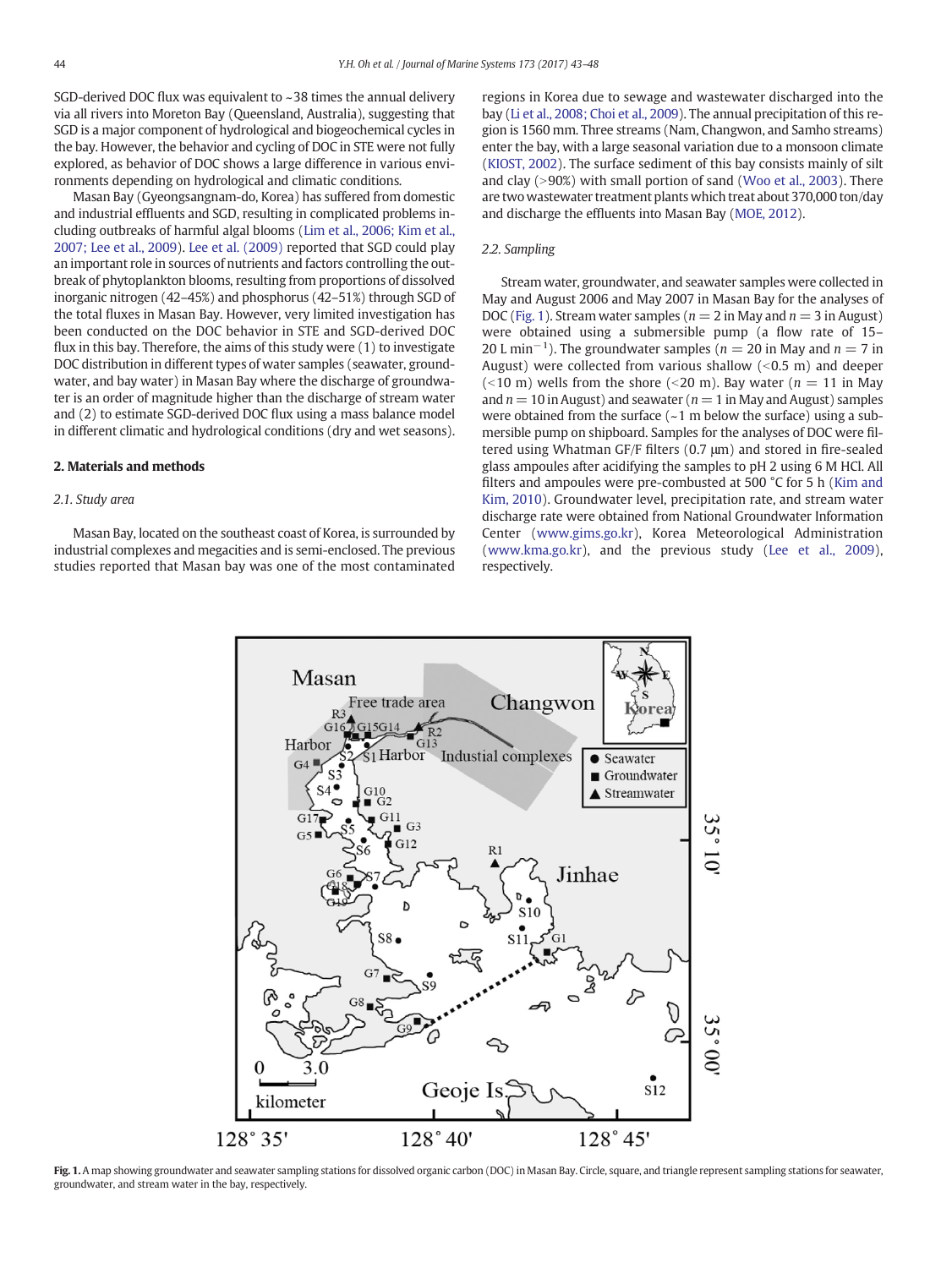#### 2.3. Analytical methods

Temperature and salinity were measured directly in the field using a portable salinometer (Model 340C, Isteck, Korea) for stream water and coastal groundwater and using a portable CTD (SBE 25, Seabird Electronics, USA) for seawater. DOC samples were analyzed using a TOC- $V_{\text{CPH}}$  (Shimadzu, Japan) and five-point standard curves of acetanilide were used to standardize DOC measurements. The acidified seawater samples in the injection system were bubbled with high-purity air gas (99.999%) to completely remove inorganic carbon species. Carrier gas was passed at a controlled flow rate of 150 mL min<sup> $-1$ </sup> through a combustion tube that was filled with Pt-coated Al catalyst and heated to 720 °C. The samples of DOC were oxidized to form  $CO<sub>2</sub>$  which was detected by a non-dispersive infrared sensor. The reliability of measurements was checked on a daily basis by comparison with a DOC certified seawater sample (Deep Sea Reference, University of Miami: 44–46 μM for DOC) and with procedural blanks. The result agreed within 5% of the certified value of the reference materials. Uncertainty in this study was calculated based on uncertainty propagation.

#### 3. Results

#### 3.1. Hydrologic and climatic conditions

Sampling campaigns were conducted in May 2006 and 2007 and August 2006 to compare DOC concentration and SGD-derived DOC flux in Masan Bay during contrasting hydrological conditions. The hydrological data (groundwater level, precipitation rate, and stream water discharge rate) were averaged during 3-months prior to each sampling periods considering the residence time of the bay water. The precipitation rate in the wet season (10.9 mm day $^{-1}$ ) was 2-fold higher than that in the dry season (3.7 mm day $^{-1}$ ). As a result, groundwater levels were 100 cm higher in the wet season (12.26 m) than in the dry seasons (11.24 m). Based on these differences and for simplicity, we described the sampling campaign conducted in May and August as the dry and wet seasons, respectively. The stream water discharge rate in the wet season (10.5  $\times$  10<sup>5</sup> m<sup>3</sup> d<sup>-1</sup>) was approximately 2-time higher than in the dry season (5.7  $\times$  10<sup>5</sup> m<sup>3</sup> d<sup>-1</sup>). We expected these contrasting conditions of sampling periods to have an influence on DOC concentration and SGD-derived DOC flux in this bay.

#### 3.2. Salinity and DOC concentration

Salinities and DOC concentrations in the stream water, bay water, groundwater, and open ocean seawater during the dry and wet seasons are described in [Table 1.](#page-3-0) Salinity in the groundwater relative to the stream and bay water showed large variations. While salinity in the stream water approached almost zero in both seasons, salinity in the groundwater ranged from 10.0 to 30.9 (mean:  $22.6 \pm 5.1$ ,  $n = 20$ ) in the dry season and from 7.9 to 25.7 (mean: 21.6  $\pm$  6.2, n = 7) in the wet season, reflecting a high precipitation rate in the wet season. The lowest salinity in the bay water was observed in the innermost bay area, increasing with distance from the bay head. The averages of salinity in the bay water were relatively higher than those in the groundwater and lower than those in the stream water in both dry and wet seasons.

In the dry season, the concentrations of DOC ranged from 104 to 170 μM (mean:  $149 \pm 17$  μM,  $n = 11$ ) in the surface bay water, from 98 to 177 μM (mean: 139  $\pm$  23 μM,  $n = 20$ ) in the groundwater, and from 210 to 357 μM (mean:  $284 \pm 104$  μM,  $n = 2$ ) in the stream water. In the wet season, the concentrations of DOC ranged from 100 to 148 μM (mean: 117  $\pm$  13 μM,  $n = 10$ ) in the surface bay water, from 95 to 143 μM (mean: 113  $\pm$  18 μM,  $n = 7$ ) in the groundwater, and from 117 to 189 μM (mean:  $150 \pm 36$  μM,  $n = 3$ ) in the stream water. The concentrations of DOC in the offshore seawater were relatively lower than those in the bay water, with values of 123 and 90 μM in the dry and wet seasons, respectively. The averages of DOC concentration in the bay water, groundwater, and stream water were slightly higher in the dry season than in the wet season.

#### 4. Discussion

#### 4.1. DOC dynamics

The concentrations of DOC in the groundwater of Masan Bay were higher than those in the groundwater of Jeju Island (49  $\pm$  18 μM), Korea [\(Kim et al., 2013\)](#page-5-0) and West Neck Bay (<50 μM), USA [\(Sañudo-](#page-5-0)[Wilhelmy et al., 2002\)](#page-5-0) but were lower than those in the groundwater of Hampyeong Bay (185  $\pm$  52 μM), Korea ([Kim et al., 2012\)](#page-5-0), Tempa Bay (30–670 μM), USA ([Chen et al., 2007](#page-5-0)), and the Gulf of Mexico (>300 μM), USA [\(Santos et al., 2009](#page-5-0)).

The plots of DOC concentrations versus salinity in the STE showed conservative mixing for salinity ranging from 10.0 to 30.9 in the dry season and 7.9 to 25.7 in the wet season ([Fig. 2\)](#page-3-0). These results were similar to those of the STE of Hwasun Bay, Korea [\(Kim et al., 2013\)](#page-5-0), indicating that DOC source and sink in STE of Masan Bay could be negligible owing to rapid SGD rates. The DOC concentration, except for the bay water, was negatively correlated with salinity in both dry ( $r = -0.86$ ,  $n = 11$ ,  $p < 0.005$ ) and wet ( $r = -0.78$ ,  $n = 22$ ,  $p < 0.001$ ) seasons [\(Fig. 2\)](#page-3-0). These results indicate that DOC seems to be from terrestrial sources.

On the contrary, the excess DOC concentrations in the bay waters were observed in the dry season (38  $\pm$  19  $\mu$ M) and in the wet season  $(21 \pm 14 \,\mu)$  on the basis of conservative mixing lines. This result indicates that DOC in the bay water may be influenced by other factors rather than a simple stream water-bay water-seawater mixing process. In the bay water, the average excess DOC concentration in the dry season was 1.8 times higher than that in the wet season, perhaps due to a higher primary production rate in the dry season. This hypothesis may be supported by the fact that most of the DOC production in the ocean is closely linked to the magnitude of primary production [\(Carlson and](#page-5-0) [Hansell, 2014](#page-5-0)) and by higher chlorophyll a concentration in the dry season (15.9  $\pm$  7.0 μg L<sup>-1</sup>) than in the wet season (9.7  $\pm$  2.3 μg L<sup>-1</sup>) [\(Lee et](#page-5-0) [al., 2009](#page-5-0)).

#### 4.2. DOC mass balance model

To evaluate SGD-derived DOC flux in Masan Bay, the equation presented in [Kim et al. \(2013\)](#page-5-0) was modified for DOC:

$$
\frac{dDOC}{dt} = C_{Stm} \times Q_{Stm} + C_{GW} \times Q_{SGD} + \psi_{Ben} \times A - (C_{Inn} - C_{Out}) \times V
$$
  
 
$$
\times (1/\tau) + F_{Net}
$$

$$
F_{Net} = F_{Pro} - F_{Rem}
$$

where  $C_{Stm}$  and  $C_{GW}$  are the DOC endmember concentrations in stream water and groundwater ( $\mu$ M);  $Q_{\text{Stm}}$  and  $Q_{\text{SGD}}$  are the discharge rates of stream water and groundwater (m<sup>3</sup> day<sup>-1</sup>);  $\psi_{ben}$  is the diffusive rate from the bottom sediment; A is the area of the bay  $(m^2)$ ;  $C_{Inn}$  and  $C_{Out}$ are the average concentrations of DOC in the inner and outer bay ( $\mu$ M), respectively; *V* is the volume of the bay (m<sup>3</sup>); and  $\tau$  is the residence time of Masan Bay (day). The first term on the right-hand side of the equation represents the input flux of DOC from discharge of stream water, and the second term represents the input flux of SGD-derived DOC. The third term represents the input fluxes by diffusion from bottom sediments, and the fourth term represents the output flux by mixing with outer-bay seawater. The final term  $(F_{Net})$  represents an unidentified DOC flux.  $F_{Pro}$  means production flux by phytoplankton, and  $F_{Rem}$  means removal flux by particle scavenging or bacterial degradation in the bay during the residence time.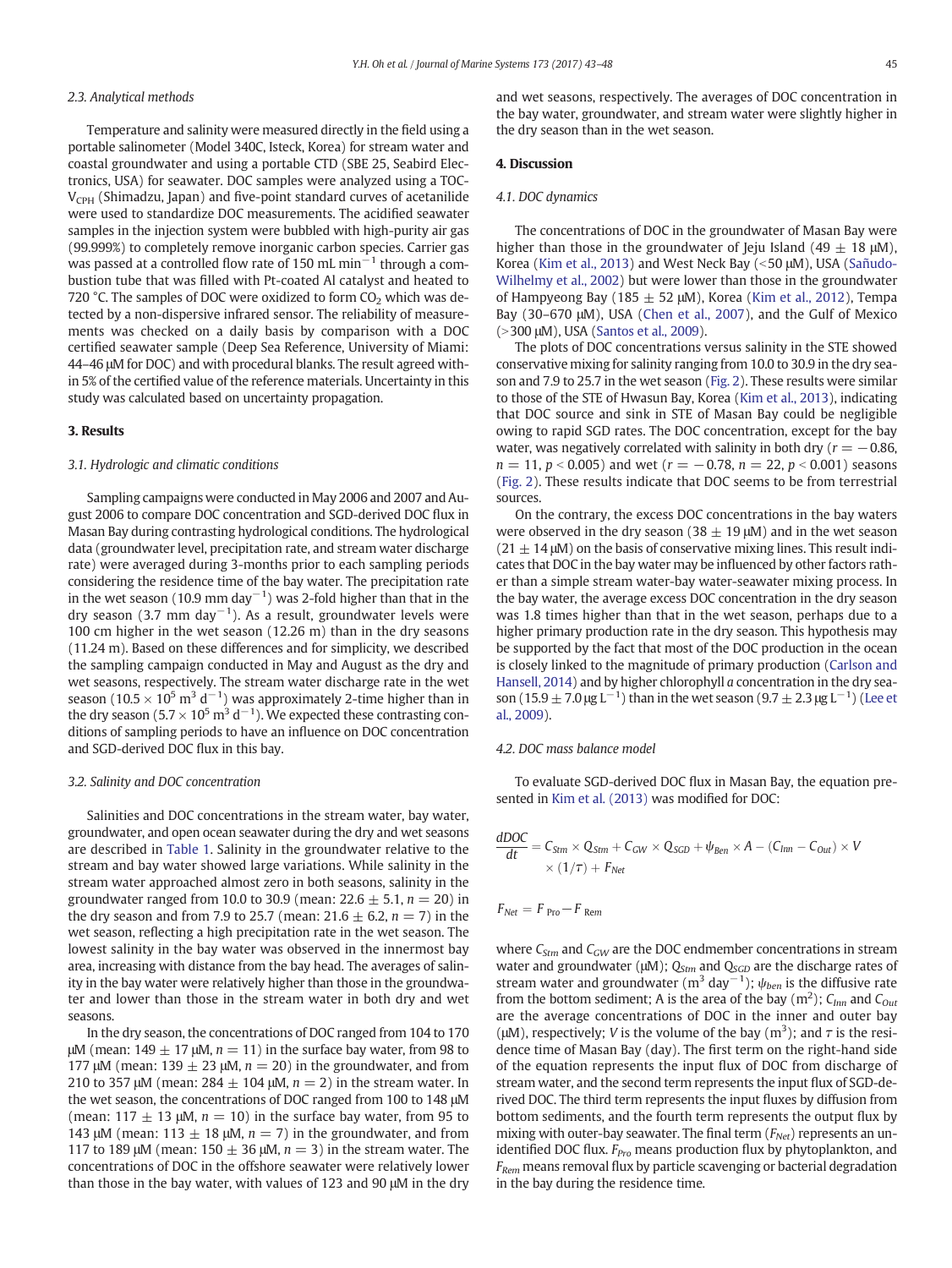## <span id="page-3-0"></span>Table 1

Temperature, salinity, and the concentrations of dissolved organic carbon (DOC) in bay water, offshore water, groundwater, and stream waters around Masan Bay in May and August 2006 and May 2007.

|                 | Station        | Temp.<br>$(^{\circ}C)$   | Sal.             | DOC<br>$(\mu M)$ |           | Station        | Temp.<br>$(^{\circ}C)$ | Sal.             | DOC<br>$(\mu M)$ |
|-----------------|----------------|--------------------------|------------------|------------------|-----------|----------------|------------------------|------------------|------------------|
|                 | Bay water      |                          |                  |                  |           | Bay water      |                        |                  |                  |
| <b>May 2006</b> | S <sub>1</sub> | 19.5                     | 29.5             | 162              | Aug. 2006 | S <sub>1</sub> | 25.8                   | 28               | 119              |
|                 | S <sub>2</sub> | 18.9                     | 29.9             | 149              |           | S <sub>2</sub> | 21.4                   | 29.4             | 111              |
|                 | S <sub>3</sub> | 19.7                     | 29.5             | 140              |           | S <sub>3</sub> | 26.1                   | 28.2             | 119              |
|                 | S 4            | 18.3                     | 31.1             | 143              |           | S <sub>4</sub> | 22.7                   | 29.3             | 116              |
|                 | S <sub>5</sub> | 17.9                     | 31.2             | 104              |           | S <sub>6</sub> | 24.8                   | 29.2             | 119              |
|                 | S <sub>6</sub> | 19.3                     | 30.4             | 150              |           | S 7            | 23.6                   | 29.2             | 107              |
|                 | S 7            | 17.7                     | 32.1             | 155              |           | S 8            | 25.7                   | 29.8             | 106              |
|                 | S 8            | 19.9                     | 31.8             | 150              |           | $\sqrt{S}$ 9   | 23.5                   | 30.2             | 122              |
|                 | S 9            | 18.1                     | 33.3             | 154              |           | S 10           | 23.4                   | 30.0             | 100              |
|                 | S 10           | 18.6                     | 33.5             | 170              |           | S 11           | 23.7                   | 31.4             | 148              |
|                 | Average        | 19.0                     | 31.3             | 149              |           | Average        | 24.1                   | 29.5             | 117              |
|                 | St. deviation  | 0.9                      | 1.4              | 17               |           | St. deviation  | 1.5                    | $1.0\,$          | 13               |
|                 |                |                          |                  |                  |           |                |                        |                  |                  |
|                 | Offshore water |                          |                  |                  |           | Offshore water |                        |                  |                  |
|                 | <b>S12</b>     | 19.2                     | 31.5             | 123              |           | S12            | 29.0                   | 29.8             | 90               |
|                 | Groundwater    |                          |                  |                  |           | Groundwater    |                        |                  |                  |
| May 2006        | G1             | 17.5                     | 28.3             | 98               |           | G1             | 23.5                   | 23.7             | 108              |
|                 | G <sub>3</sub> | 17.1                     | 22.2             | 112              |           | G2             | 22.8                   | 25.6             | 98               |
| May 2007        | G2             | 14.6                     | 24.0             | 133              |           | G4             | 17.0                   | 25.7             | 95               |
|                 | G <sub>3</sub> | 14.7                     | 30.0             | 132              |           | G <sub>5</sub> | 23.4                   | 21.4             | 131              |
|                 | G4             | 16.7                     | 23.0             | 152              |           | G <sub>6</sub> | 25.4                   | 24.0             | 101              |
|                 | G <sub>5</sub> | 16.2                     | 18.1             | 166              |           | G7             | 23.2                   | 22.6             | 114              |
|                 | G <sub>6</sub> | 17.3                     | 26.0             | 144              |           | G8             | 20.5                   | 7.9              | 143              |
|                 | G7             | 14.0                     | 19.3             | 162              |           | Average        | 22.3                   | 21.6             | 113              |
|                 | G8             | 17.1                     | 18.4             | 161              |           | St. deviation  | 2.7                    | 6.2              | 18               |
|                 | G9             | 16.9                     | 30.9             | 107              |           |                |                        |                  |                  |
|                 | G10            | $\equiv$                 | 26.3             | 120              |           |                |                        |                  |                  |
|                 | G11            | 15.3                     | 27.0             | 120              |           |                |                        |                  |                  |
|                 | G12            | $\overline{\phantom{0}}$ | 20.2             | 134              |           |                |                        |                  |                  |
|                 | G13            | $\overline{a}$           | 23.8             | 154              |           |                |                        |                  |                  |
|                 | G14            | 15.7                     | 21.8             | 134              |           |                |                        |                  |                  |
|                 | G15            | $\overline{\phantom{0}}$ | 14.5             | 167              |           |                |                        |                  |                  |
|                 | G16            | 16.3                     | 23.0             | 155              |           |                |                        |                  |                  |
|                 | G17            | 24.6                     | 25.8             | 112              |           |                |                        |                  |                  |
|                 | G18            | 20.7                     | 10.0             | 177              |           |                |                        |                  |                  |
|                 | G19            | $\equiv$                 | 20.0             | 133              |           |                |                        |                  |                  |
|                 | Average        | 17.0                     | 22.6             | 139              |           |                |                        |                  |                  |
|                 | St. deviation  | 2.6                      | 5.1              | 23               |           |                |                        |                  |                  |
| May 2007        | Stream water   |                          |                  |                  |           | Stream water   |                        |                  |                  |
|                 | R1             | 17.1                     | $\boldsymbol{0}$ | 210              |           | R1             | 28.2                   | $\boldsymbol{0}$ | 145              |
|                 | R2             | 17.2                     | $\boldsymbol{0}$ | 357              |           | R2             | 28.0                   | $\mathbf 0$      | 189              |
|                 | Average        | 17.2                     | $\boldsymbol{0}$ | 284              |           | R <sub>3</sub> | 27.6                   | $\boldsymbol{0}$ | 117              |
|                 | St. deviation  | 0.1                      | $\overline{0}$   | 73               |           | Average        | 27.9                   | $\bf{0}$         | 150              |
|                 |                |                          |                  |                  |           | St. deviation  | 0.3                    | $\Omega$         | 21               |



Fig. 2. Plots of DOC concentration versus salinity in (A) May and (B) August. The dotted line indicates a regression line based on DOC data of stream water, groundwater, and seawater (open ocean water). The stream water DOC data in parenthesis in (A) is excluded for the regression line.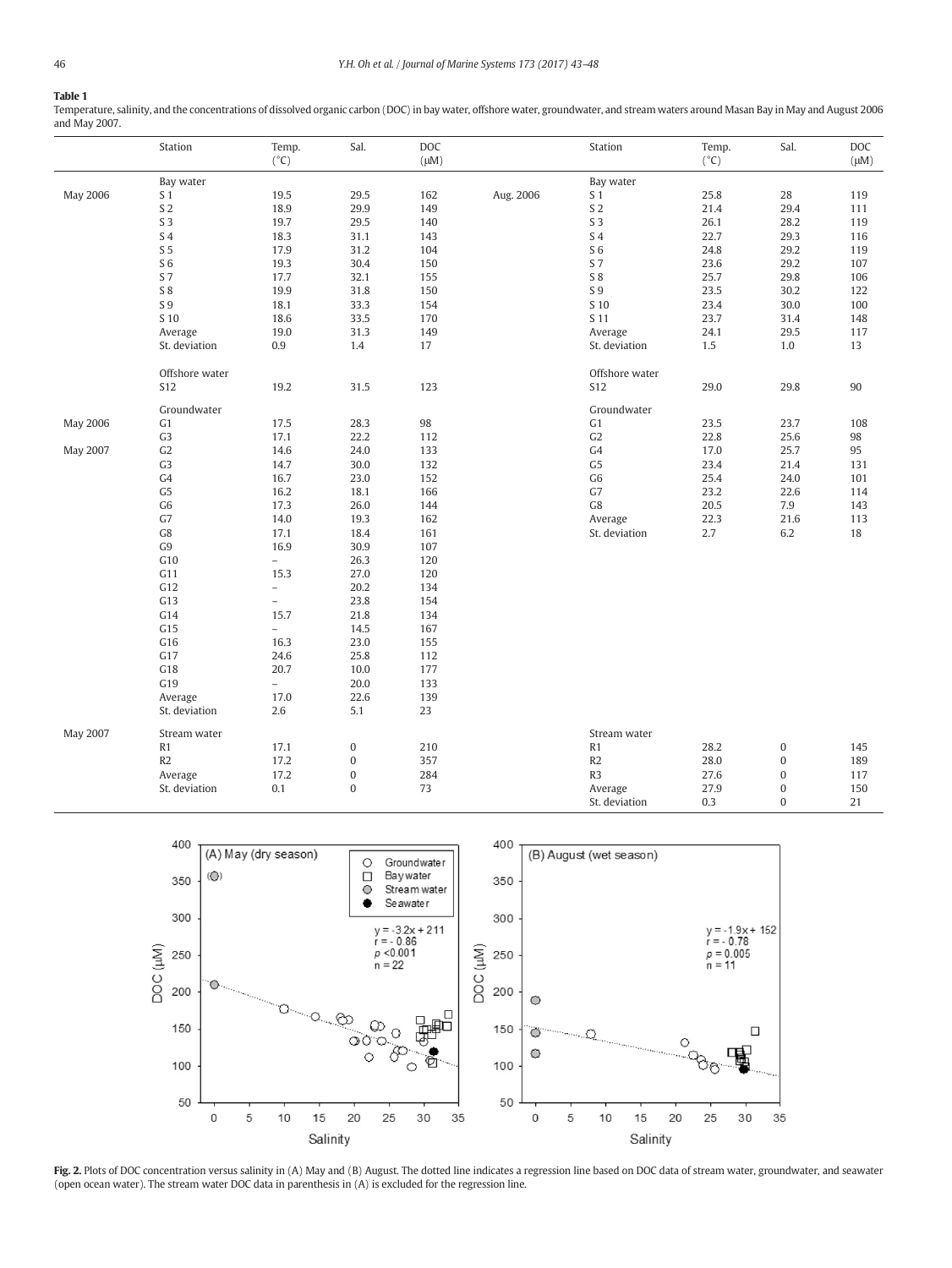Since DOC concentration of the stream water endmember was not obtained in May 2006, we used an average DOC concentration of the stream water samples obtained in May 2007. For the groundwater DOC endmember concentration in "dry season", we averaged all groundwater DOC concentrations in May 2006 and 2007 as we have only two groundwater samples in May 2006.  $Q_{Stm}$  and  $Q_{SGD}$  estimated from Ra mass balance model into Masan Bay were obtained from the previous study conducted in Masan Bay ([Lee et al., 2009\)](#page-5-0). Since we did not directly measure the diffusive DOC flux from the bottom sediments and the sediment of Masan Bay consists mainly of silt and clay (>90%) ([Woo et al., 2003\)](#page-5-0), an average value (2.3 mmol m<sup>-2</sup> d<sup>-1</sup>) of DOC flux from muddy sediments of various estuarine ([Maher and](#page-5-0) [Eyre, 2010\)](#page-5-0) was used for the diffusive rate ( $\psi_{Ben}$ ) from the bottom sediment. The area of Masan Bay is assumed to be  $8.0 \times 10^7$  m<sup>2</sup> and *V* is 7.5  $\times$  10<sup>8</sup> m<sup>3</sup> [\(Lee et al., 2009](#page-5-0)).  $C_{lmn}$  in the dry and wet were 149  $\pm$  17 µM and  $117 \pm 13$  μM, respectively. Since DOC showed a significant correlation with salinity as described above, we used the DOC concentration in the obtained seawater samples in this study as the DOC seawater endmember concentrations ( $C_{Out}$ , 123 μM for dry season and 90 μM for wet season) regardless of only one open ocean water sample. The assumed residence time  $(\tau)$  of the bay water in our mass balance model is 23.2 days which was reported in the previous study ([Ryu et al., 1998](#page-5-0)) for the average residence time for the whole bay.

#### 4.3. SGD-derived and unidentified DOC fluxes

Naturally occurred tracers (radium, radon, and silicate) to estimate SGD in coastal zones have been used for the last few decades, but there were large uncertainties associated with SGD estimation in the previous studies [\(Peterson et al., 2008; Burnett et al., 2008; Tait et al.,](#page-5-0) [2013](#page-5-0)). For example, [Burnett et al. \(2008\)](#page-5-0) reported that the uncertainty of SGD estimated in the Flamengo Bay was about 50% using radon mass balance model. Su et al.  $(2011)$  reported  $>100\%$  uncertainties of SGD in estuaries of eastern Hainan Island, China using the <sup>226</sup>Ra mass balance model. Similarly, there are large uncertainties in our DOC mass balance model although the calculations used in the model is thought to be reasonable. For the uncertainty calculation, [Maher and Eyre \(2010\)](#page-5-0) reported 100% uncertainty of DOC flux from bottom sediment. The important sources of uncertainties in the mass balance model were the SGD flux obtained from the previous study [\(Lee et al., 2009\)](#page-5-0) and the water residence time. The roughly calculated SGD fluxes into this bay based on the terms reported in Lee et al.  $(2009)$  have  $\sim 60\%$  uncertainty  $(5.7)$  $\times 10^6 \pm 3.0 \times 10^6$  in the dry season and  $4.8 \times 10^6 \pm 2.5 \times 10^6$  in the wet season). These uncertainties are mainly related to the water residence time and the radium endmember concentrations of the groundwater.

We assigned a 50% uncertainty of the residence time, reflecting the reported residence times (approximately 40 day) based on the particle transport model and water-salt budget in more recent studies [\(KIOST,](#page-5-0) [2002; Park et al., 2011](#page-5-0)) in this bay, although the residence time of Masan bay was assumed to be 23.2 days in the previous studies ([Ryu](#page-5-0) [et al., 1998; Lee et al., 2009](#page-5-0)). The DOC loss flux by water mixing between the bay and open ocean waters has approximately 60% uncertainty.

#### Table 2

The comparison of input and output fluxes of DOC ( $\times 10^5$  mol d $^{-1}$ ) in Masan Bay in May and August 2006 and May 2007.

|               | Endmember $(\mu M)$               | Source                           |            |                  | Sink             |                  |                  |
|---------------|-----------------------------------|----------------------------------|------------|------------------|------------------|------------------|------------------|
|               | SGD                               | Stream water                     | Fsgd       | F <sub>Stm</sub> | F <sub>Dif</sub> | F <sub>Mix</sub> | F <sub>Net</sub> |
| May<br>August | 139 $(n = 20)^a$<br>113 $(n = 7)$ | 284 $(n = 2)^b$<br>150 $(n = 3)$ | 6.7<br>6.4 | 1.6<br>1.6       | 1.8<br>1.8       | 8.3<br>8.6       | 1.8<br>1.2       |

 $F_{SGD}$ ,  $F_{Stm}$ ,  $F_{Dif}$ ,  $F_{Mix}$ , and  $F_{Net}$  denote the flux of DOC by SGD, by stream water, by the diffusion from bottom sediments, by mixing with the outer-bay seawater, and by the unidentified processes, respectively.

The value is the average of endmember obtained in May 2006 and 2007.

<sup>b</sup> The value is the average of endmember obtained in May 2007.

#### Table 3

DOC from Masan Bay via SGD in comparison with those from other areas.

| Location                            | SGD<br>$(m^3 m^{-2} d^{-1})$ | Fluxes<br>(mmol m <sup>-2</sup> d <sup>-1</sup> ) | References                 |
|-------------------------------------|------------------------------|---------------------------------------------------|----------------------------|
| Masan Bay (May)<br>Masan Bay (Aug.) | 0.06<br>0.07                 | 8.4<br>7.9                                        | This study<br>This study   |
| Hwasun Bay, Jeju<br>Island          | 0.12                         | 5.4                                               | Kim et al. (2013)          |
| Hampyeong Bay                       | 0.25                         | 46                                                | Kim et al. (2012)          |
| Gulf of Mexico                      | 0.11                         | 34                                                | Santos et al. (2008)       |
| North Inlet. South<br>Carolina      | 0.03                         | 50                                                | Goñi and Gardner<br>(2003) |
| West Neck Bay, New<br>York          | 0.12                         | 0.6                                               | Beck et al. (2007)         |

Based on the uncertainty propagation, this uncertainty of DOC loss flux by water mixing was calculated using a standard error of bay water DOC concentration (149  $\pm$  5  $\mu$ M) and the assumed uncertainty of the bay water residence time (23.2  $\pm$  11.6 days). The calculated SGD-derived DOC fluxes have ~65% uncertainties. The calculated uncertainties of the unidentified DOC fluxes based on the uncertainty propagation calculation ranged from 280 to 540%. To reduce uncertainties associated with SGD and SGD-derived DOC flux, a more intensive investigation needs to be conducted for determination of temporal and spatial SGD-derived DOC flux and the DOC production and removal fluxes in the bay. Furthermore, considering seasonal and spatial variations in <sup>226</sup>Ra groundwater endmember concentrations in each season, the maximum portions of SGD-derived DOC fluxes account for 91 and 69% and the minimum portions for 52 and 37% of total input flux in the dry and wet season, respectively. These results imply that changes in the groundwater endmember concentration used in the mass balance model have a significant influence on the final estimate of SGD.

At steady state, the SGD-derived fluxes of DOC in the dry and wet seasons were calculated by multiplying the average DOC concentrations in groundwater (139  $\pm$  23 μM in the dry and 113  $\pm$  18 μM in the wet) by the SGD rate in Masan Bay (0.06 m<sup>3</sup> m<sup>-2</sup> d<sup>-1</sup> in May and 0.07 m<sup>3</sup> m<sup>-2</sup> d<sup>-1</sup> in August) ([Lee et al., 2009\)](#page-5-0). SGD-driven fluxes of DOC to Masan Bay were estimated to be 8.4 mmol  $m^{-2}$  d<sup>-1</sup> (6.7)  $\times$  10<sup>5</sup> mol d<sup>-1</sup>) in the dry season and 7.9 mmol m<sup>-2</sup> d<sup>-1</sup> (6.4  $\times$  10<sup>5</sup> mol d<sup>-1</sup>) in the wet season (Table 2). These DOC fluxes are 4–6 times smaller than those in the Gulf of Mexico (34 mmol m<sup>-2</sup> d<sup>-1</sup>), USA ([Santos et al., 2008](#page-5-0)), Hampyeong Bay (46 mmol m<sup>-2</sup> d<sup>-1</sup>), Korea [\(Kim et al., 2012\)](#page-5-0), and North Inlet (50 mmol  $m^{-2} d^{-1}$ ), USA [\(Goñi](#page-5-0) [and Gardner, 2003\)](#page-5-0) (Table 3). However, these values are larger than those in Hwasun Bay (5.4 mmol m<sup>-2</sup> d<sup>-1</sup>), Korea [\(Kim et al., 2013](#page-5-0)) and West Neck Bay (0.6 mmol m<sup>-2</sup> d<sup>-1</sup>), USA [\(Beck et al., 2007\)](#page-5-0) despite relatively lower SGD fluxes (Table 3). The calculated  $F_{N_{\text{e}r}}$  had negative values in both May (1.8 × 10<sup>5</sup>  $\pm$  6.1 × 10<sup>5</sup> mol d<sup>-1</sup>) and August (1.2  $\times$  10<sup>5</sup>  $\pm$  6.0  $\times$  10<sup>5</sup> mol d<sup>-1</sup>), indicating that removal rate by particle scavenging or bacterial degradation in this bay is relatively higher than in situ production rate by phytoplankton during the residence time.  $F_{Net}$  accounts for 18% of total DOC input flux in bay water in the dry season and 12% in the wet season (Table 2). Thus, although DOC concentrations in the groundwater were relatively lower than those in the stream water, the DOC fluxes associated with the stream water, diffusion from the bottom sediment, and SGD account for approximately 15, 20, and 65% of total DOC input flux in both seasons, indicating that SGD-derived DOC is the most important source of DOC in this bay.

#### 5. Conclusions

SGD-derived DOC fluxes were estimated on the basis of DOC mass balance in an estuarine system, Masan Bay, during contrasting hydrological and climatic conditions (dry and wet seasons). Except for the bay water, DOC concentration showed significant correlations with salinity, indicating that there is no DOC input or removal throughout the